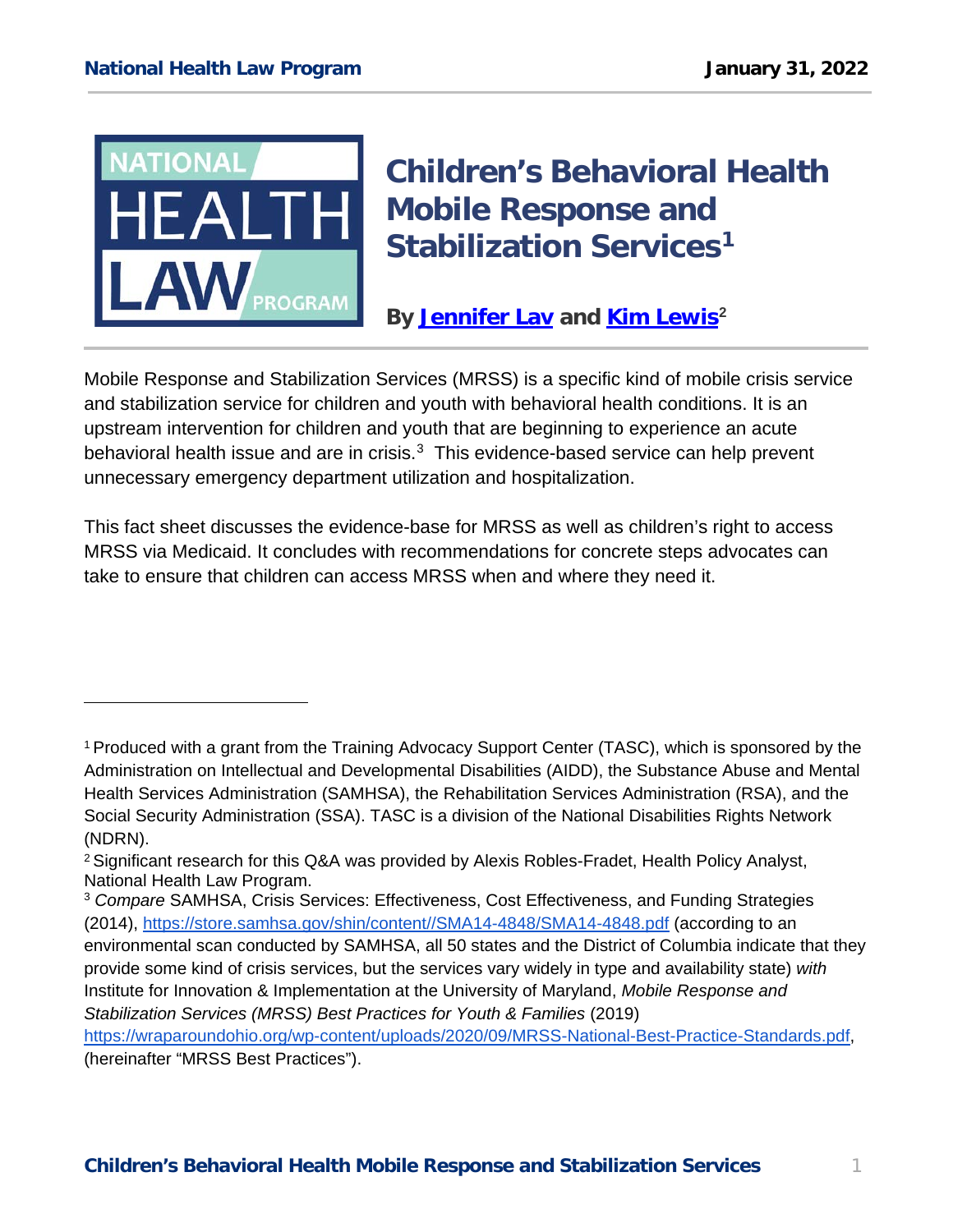# **I. The Evidence for Mobile Response and Stabilization Services**

MRSS are a kind of crisis service that allows children and families to receive immediate assistance and prevents unnecessary hospitalization. MRSS is different from traditional crisis screening, triage, and referral services. Instead, MRSS entails rapid deployment of a team of specialized child and adolescent trained staff that can provide interventions that build on natural support structures.<sup>[4](#page-1-0)</sup> Unlike a hospital emergency department or crisis center-based stabilization services, mobile crisis services are provided in children's natural environment, wherever the crisis occurs, whether that is the home, school, or other setting.<sup>[5](#page-1-1)</sup> The services should be available 24 hours a day, 7 days a week.<sup>[6](#page-1-2)</sup> After responding to the immediate crisis, the team provides stabilization services, including connections to follow-up services and supports and any needed treatment services.<sup>[7](#page-1-3)</sup>

MRSS should be differentiated from adult mobile crisis intervention, and MRSS systems should not rely on predominantly adult-oriented crisis response workers.<sup>[8](#page-1-4)</sup> One important component of MRSS is that the crisis is defined by the caller, not the team.<sup>[9](#page-1-5)</sup> Because families are often in the best place to identify changes in a child's behavior early, before it comes to the attention of schools or professionals, services should be readily available when the family determines they are needed.<sup>[10](#page-1-6)</sup>

ł

<span id="page-1-0"></span><sup>4</sup> National Ass'n of State Mental Health Program Directors, *Making the Case for a Comprehensive Children's Crisis Continuum of Care* 5 (Aug. 2018),

[https://www.nasmhpd.org/sites/default/files/TACPaper8\\_ChildrensCrisisContinuumofCare\\_508C.pdf](https://www.nasmhpd.org/sites/default/files/TACPaper8_ChildrensCrisisContinuumofCare_508C.pdf) (hereinafter "NASMHPD Assessment #8").

<span id="page-1-1"></span><sup>5</sup> NASMHPD Assessment # 8 at 11; MRSS Best Practices.

<span id="page-1-2"></span><sup>6</sup> *Id.*

<span id="page-1-3"></span><sup>7</sup> *Id. See also* SAMHSA, *National Guidelines for Behavioral Health Crisis Care, Best Practice Toolkit* 18 (2020), [https://www.samhsa.gov/sites/default/files/national-guidelines-for-behavioral-health-crisis-care-](https://www.samhsa.gov/sites/default/files/national-guidelines-for-behavioral-health-crisis-care-02242020.pdf)[02242020.pdf](https://www.samhsa.gov/sites/default/files/national-guidelines-for-behavioral-health-crisis-care-02242020.pdf) (mobile crisis services for both children and adults should (1) be provided by a licensed or credentialed clinician capable of assessing needs, (2) respond where the person is and not restrict services to select locations or particular days or times; and (3) connect individuals to facility-based care as needed through warm hand-offs and coordination transportation when and only if situations warrant transition to other locations.").

<span id="page-1-4"></span><sup>8</sup> NASMHPD Assessment # 8 at 11; MRSS Best Practices.

<span id="page-1-5"></span><sup>9</sup> Casey Family Found., *What is New Jersey's Mobile Response and Stabilization Intervention?* (2018), [https://caseyfamilypro-wpengine.netdna-ssl.com/media/SF\\_New-Jersey-MRSS.pdf.](https://caseyfamilypro-wpengine.netdna-ssl.com/media/SF_New-Jersey-MRSS.pdf)

<span id="page-1-6"></span><sup>10</sup> NASMHPD Assessment # 8 at 12.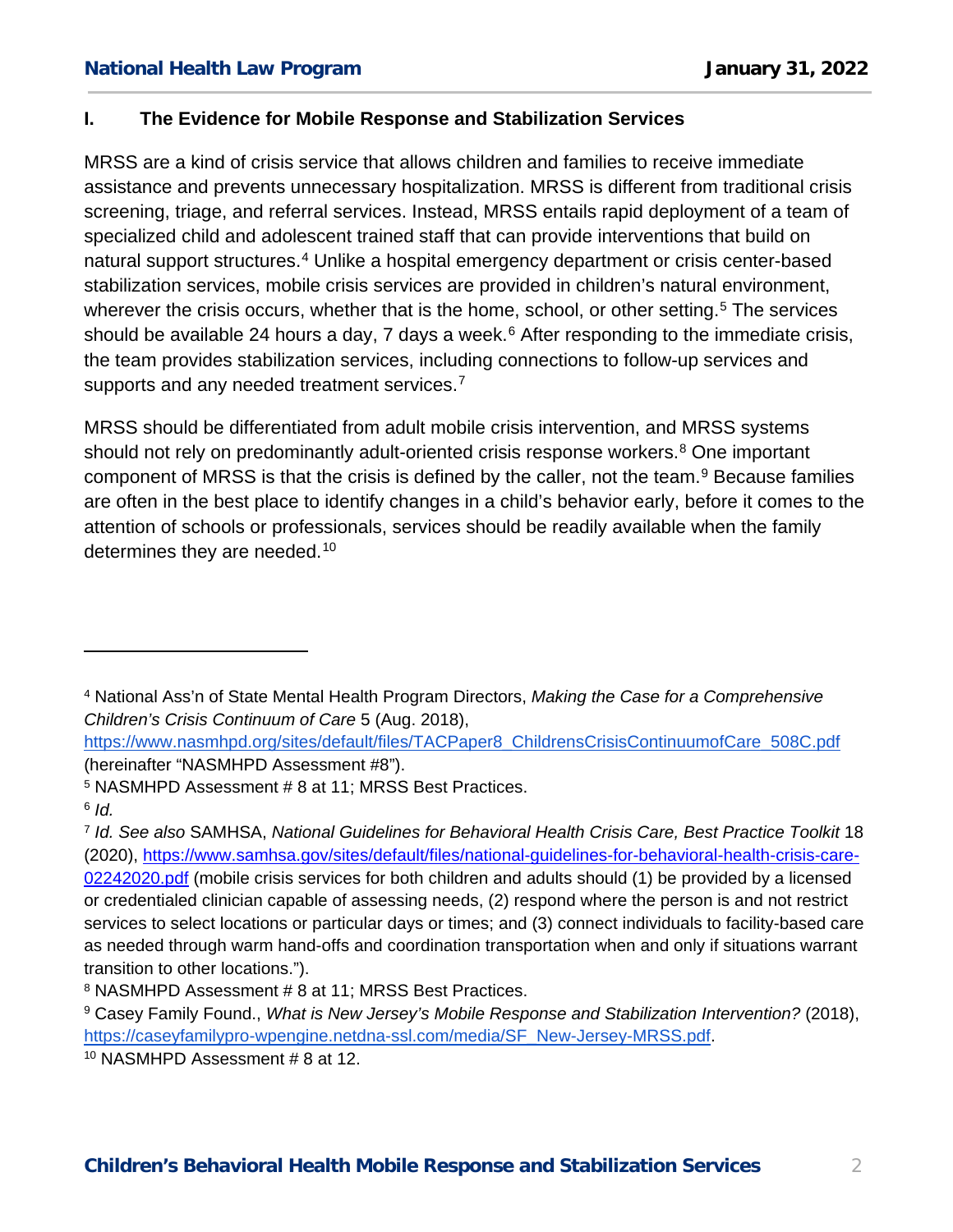## **National Health Law Program January 31, 2022**

ł

MRSS can improve children's functioning and reduce subsequent utilization of emergency departments, juvenile justice facilities and other out-of-home placements.[11](#page-2-0)

#### **II. Medicaid-Enrolled Youth Entitlement to MRSS**

MRSS must be covered under a state's Medicaid Early and Periodic Screening, Diagnostic and Treatment (EPSDT) benefit when medically necessary.

Medicaid's EPSDT benefit is a broad entitlement for beneficiaries under age 21 which provides medically necessary behavioral health services that are targeted to effectively ameliorate identified conditions.[12](#page-2-1) This means that if a service is listed under 42 U.S.C. § 1396d(a) (the section of Medicaid statute that defines "Medical Assistance"), and the service is medically necessary, then the state must provide the service.<sup>[13](#page-2-2)</sup> This mandate applies to all categories of

health conditions, including mental health and SUD conditions. This means that states must provide

<span id="page-2-0"></span><sup>11</sup>*See* Jeffery Vanderploeg et al., *Mobile Crisis Services for Children and Families: Advancing a Community-based Model in Connecticut, 71* Child. & Youth Servs. Rev. 103 (2016) (Rapid mobile response with face-to-face crisis stabilization in the home, school, and community can improve functioning and reduce utilization of emergency departments and juvenile justice facilities); Ryan Shannahan & Suzanne Fields, Nat'l Technical Assistance Network for Children's Mental Health, *Services in Support of Community Living for Youth with Serious Behavioral Health Challenges: Mobile Crisis Response and Stabilization Services* 3 (2016) ("MRSS are considered a viable alternative to EDs and inpatient treatment because they consistently demonstrate potential for cost-savings while helping to improve or maintain the level of functioning for children and youth. When compared to ED and inpatient admissions, MRSS tend to achieve better outcomes at lower cost, and with higher family satisfaction."); Priyanka Vakkalanka, et al., *Mobile Crisis Outreach and Emergency Department Utilization: A Propensity Score-matched Analysis*, 22 West J. Emerg. Med. 5 (Sept. 2, 2021) (mobile crisis outreach patients were less likely to have family and social support and yet were less likely to require hospitalization for each visit); Michael Fendrich et al., *Impact of Mobile Crisis on Emergency Department Use Among Youths with Behavioral Health Service Needs*, 70 Psych. Servs. 881 (Oct. 1, 2019) (youth who received mobile crisis services had a significant reduction in odds of a subsequent behavioral health ED visit compared with youth who did not receive community-based mobile crisis services).

<span id="page-2-1"></span><sup>12</sup> 42 U.S.C. §§ 1396a(a)(10)(A), 1396a(a)(43), 1396d(a)(4)(B), 1396d(r); see also S*.D. ex rel. Dickson v. Hood*, 391 F.3d 581, 590 (5th Cir. 2004) (services that are appropriately defined as "medical assistance" under the Medicaid regulations and are medically necessary to correct or ameliorate a condition" must be provided to children under 21).

<span id="page-2-2"></span><sup>13</sup> CMS, *Medicaid Guidance on the Scope and Payments for Qualifying Community-Based Mobile Crisis Intervention Services,* (Dec. 28, 2021), [https://www.medicaid.gov/federal-policy](https://www.medicaid.gov/federal-policy-guidance/downloads/sho21008.pdf)[guidance/downloads/sho21008.pdf](https://www.medicaid.gov/federal-policy-guidance/downloads/sho21008.pdf) ("The Early and Periodic Screening, Diagnostic, and Treatment (EPSDT benefit for eligible children under 21 also provides for all 1905(a) benefits to treat or ameliorate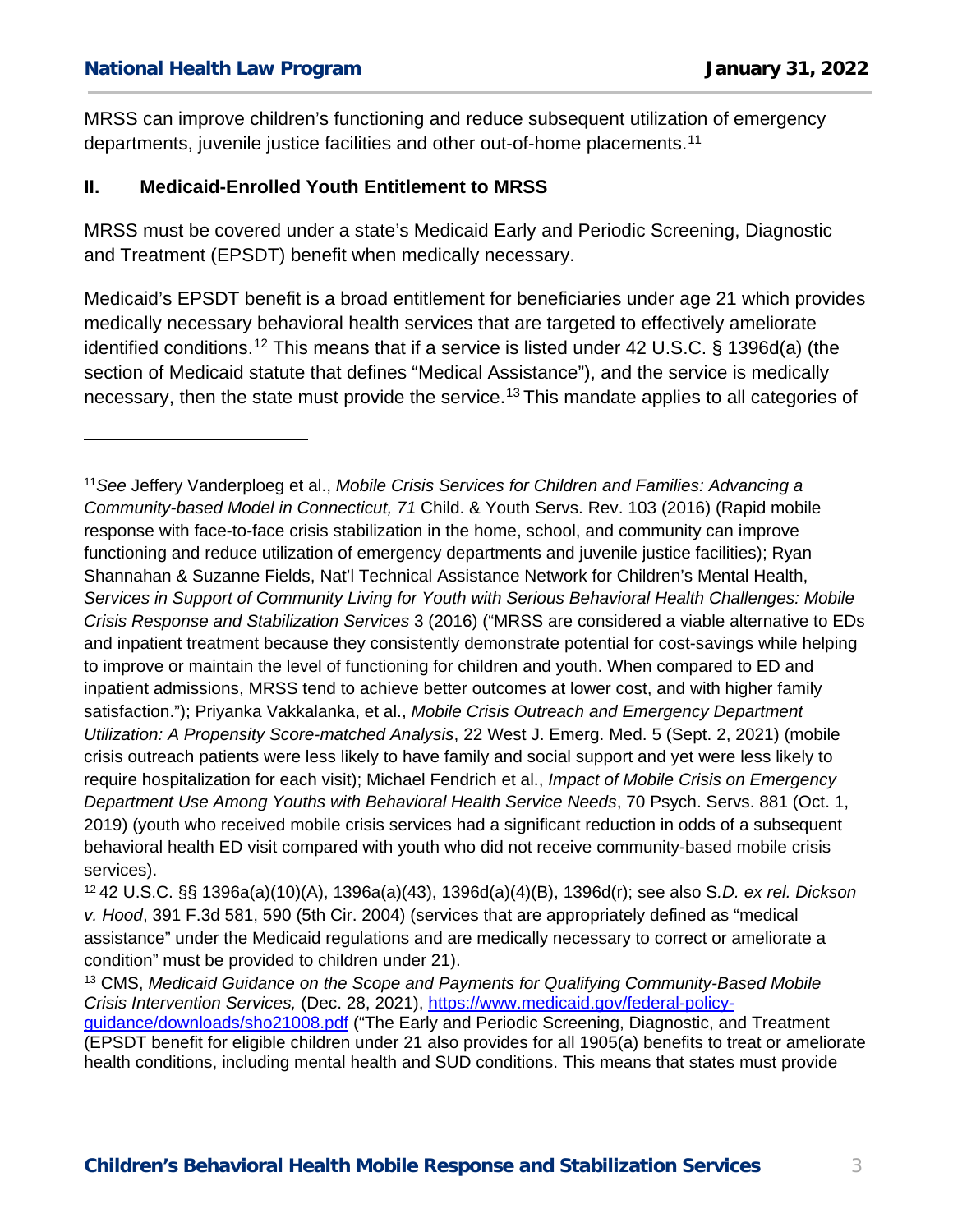## **National Health Law Program January 31, 2022**

ł

Medical Assistance, even if the service is generally classified as an "optional" service or is not included as a covered service under the state's Medicaid plan. [14](#page-3-0)

While the Medicaid Act includes broad categories of services that must be covered, it does not list every specific medical or mental health service that falls under each broad category. MRSS is not specifically listed as its own category under 1396d(a), but it is included in the definition of a number of different categories. [15](#page-3-1)

A series of administrative guidance, cases, and ensuing settlements have fleshed out the contours of the right to MRSS, when medically necessary, pursuant to the broad EPSDT mandate. For example, in *Rosie D.* the court recognized that mobile crisis is "widely recognized as clinically appropriate and, indeed, essential for children with serious emotional disturbances," and thus required the state to provide such services.[16](#page-3-2) Similarly, the Centers for Medicare and Medicaid Services (CMS) has recognized that "mobile crisis response and stabilization services are instrumental in defusing and de-escalating difficult mental health situations and preventing unnecessary out-of-home placements" and that such services are coverable under Medicaid.[17](#page-3-3)

The Department of Justice has also recognized crisis services to be essential for children under 21 with mental illness to receive supports and services in the most integrated setting

<span id="page-3-0"></span>coverage of all medically necessary services for children under 21 that are included within the categories of mandatory and optional services listed in section 1905(a) of the Act, regardless of whether such services are covered under the State plan for adults.")(emphasis in the original). <sup>14</sup> Id.; *S.D. ex rel. Dickson v. Hood*, 391 F.3d 581, 590 (5th Cir. 2004) (states must offer children "such other necessary health care, diagnostic services, treatment, and other measures described in § 1396d(a)," whether or not such services are covered in the state's Medicaid plan).

<span id="page-3-1"></span><sup>15</sup> *Supra note 12* at 4. These authorities include: physician services, as covered via 42 U.S.C.A. § 1396(a)(5) and 42 C.F.R. § 440.50; the rehabilitative services benefit as covered by 42 U.S.C.A. § 1396d(a)(13); 42 C.F.R. § 440.130; and "Medical or Remedial Care Provided by Licensed Practitioners" benefit, 42 U.S.C.A. § 1396d(6), 42 C.F.R. § 440.60. MRSS can also be covered as part of targeted case management. 42 U.S.C.A. § 1396d(a)(19); 42 C.F.R. §§ 441.18, 441.169(b). States may also cover these services via various waivers.

<span id="page-3-2"></span><sup>16</sup> *Rosie D. v. Romney,* 410 F. Supp. 2d 18, 31 (D. Mass. 2006).

<span id="page-3-3"></span><sup>17</sup> Joint CMS and SAMHSA Informational Bulletin, *Coverage of Behavioral Health Services for Children, Youth, and Young Adults with Significant Mental Health Conditions* 5 (May 7, 2013)[,](https://www.medicaid.gov/federal-policy-guidance/downloads/cib-05-07-2013.pdf) [https://www.medicaid.gov/federal-policy-guidance/downloads/cib-05-07-2013.pdf.](https://www.medicaid.gov/federal-policy-guidance/downloads/cib-05-07-2013.pdf) *See also* CMS, *Medicaid Guidance on the Scope and Payments for Qualifying Community-Based Mobile Crisis Intervention Services* (Dec. 28, 2021), [https://www.medicaid.gov/federal-policy](https://www.medicaid.gov/federal-policy-guidance/downloads/sho21008.pdf)[guidance/downloads/sho21008.pdf.](https://www.medicaid.gov/federal-policy-guidance/downloads/sho21008.pdf)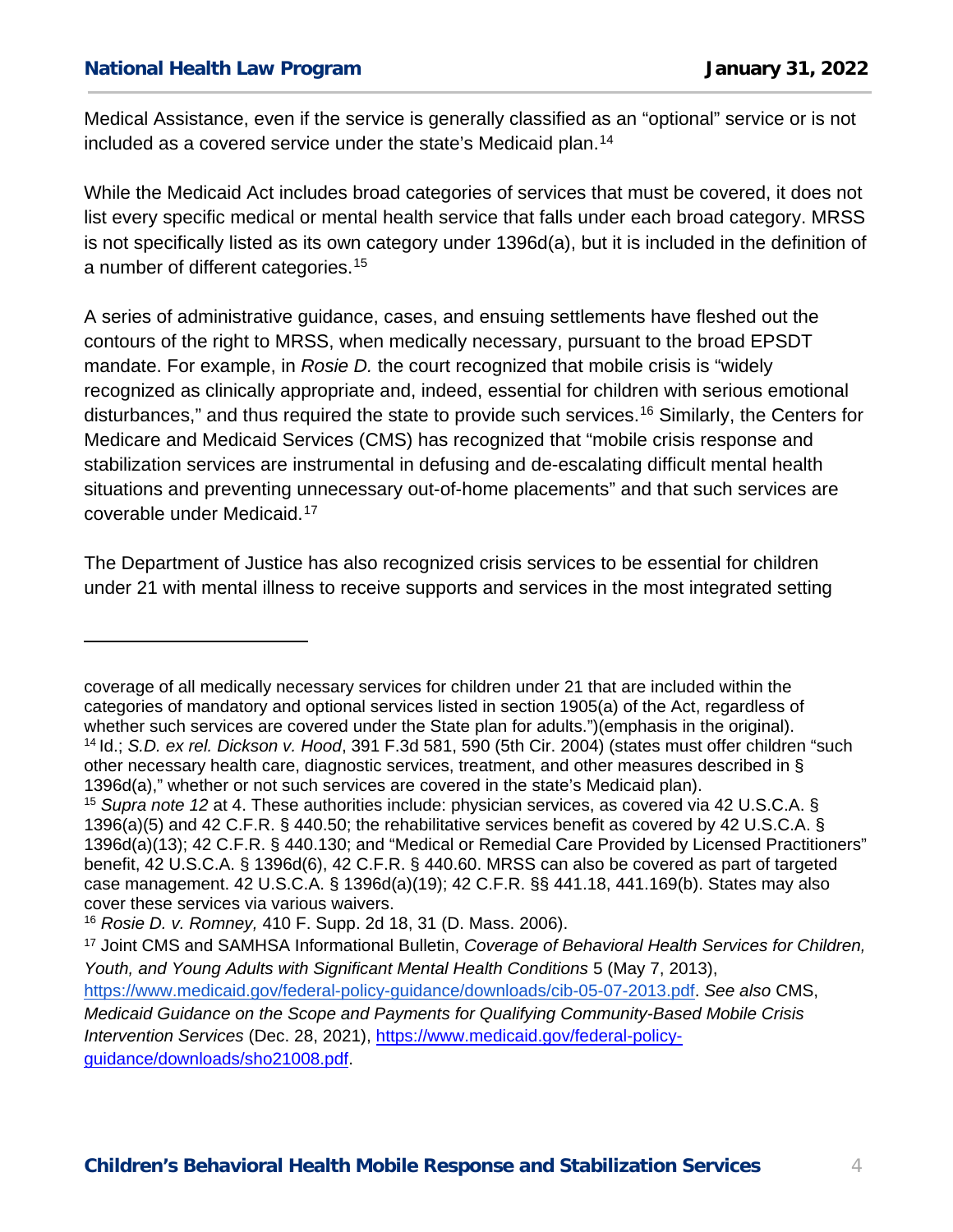appropriate to their needs in order to comply with the Americans with Disabilities Act. In a findings letter regarding West Virginia's children's mental health system, the DOJ stated:

A sufficient array of in-home and community-based services incorporates several discrete clinical interventions, including, at a minimum . . . [r]esponsive and individualized crisis response and stabilization services available 24 hours a day, 7 days a week, including immediate access to back-up crisis stabilization when actually needed so a youth can spend the majority of his/her time living in a more integrated community setting."<sup>[18](#page-4-0)</sup>

# **III. Conclusion and Recommendations**

ł

Since the start of the Covid-19 pandemic, the proportion of pediatric emergency department visits for mental health conditions compared to visits for all other reasons has grown.<sup>[19](#page-4-1)</sup> The U.S. Surgeon General just issued an Advisory on the youth mental health crisis and the pandemic's unprecedented impacts on the mental health of America's youth and families.<sup>[20](#page-4-2)</sup> The American Academy of Pediatrics, along with others, have declared a "national emergency in child and adolescent mental health," noting this increase in emergency department visits and increasing "rates of depression, anxiety, trauma, loneliness, and suicidality."[21](#page-4-3) Against this backdrop, recent legislation gave states new opportunities to access additional funding for

[https://www.cdc.gov/mmwr/volumes/69/wr/mm6945a3.htm?s\\_cid=mm6945a3\\_w.](https://www.cdc.gov/mmwr/volumes/69/wr/mm6945a3.htm?s_cid=mm6945a3_w.%20)

<span id="page-4-1"></span><span id="page-4-0"></span><sup>18</sup> Dep't of Justice, *Findings Letter, Investigation of West Virginia Children's Mental Health System Pursuant to the Americans with Disabilities Act* 22 (June 1, 2015)(finding that the State did not comply with Title II of the Americans with Disabilities Act of 1990 ("ADA"), 42 U.S.C. §§12131-12134 (2006), as interpreted in *Olmstead v. L.C.*, 527 U.S. 581 (1999), requiring that individuals with disabilities with disabilities, including children with mental illness, receive supports and services in the most integrated setting appropriate to their needs), [https://www.ada.gov/olmstead/documents/west\\_va\\_findings\\_ltr.pdf](https://www.ada.gov/olmstead/documents/west_va_findings_ltr.pdf) <sup>19</sup> CDC, Morbidity and Mortality Weekly Report, Mental Health-Related Emergency Department Visits Among Children Aged <18 Years During the Covid-19 Pandemic—United States, January 1-October 17, 2020 (Nov. 13, 2020) ("whereas the overall number of children's mental health–related ED visits decreased, the proportion of all ED visits for children's mental health–related concerns increased, reaching levels substantially higher beginning in late-March to October 2020 than those during the same period during 2019."),

<span id="page-4-2"></span><sup>&</sup>lt;sup>20</sup> Protecting Youth Mental Health: The U.S. Surgeon General's Advisory (December 7, 2021), https://www.hhs.gov/sites/default/files/surgeon-general-youth-mental-health-advisory.pdf.

<span id="page-4-3"></span><sup>&</sup>lt;sup>21</sup> American Academy of Pediatrics, A declaration from the American Academy of Pediatrics, American *Academy of Child and Adolescent Psychiatry and Children's Hospital Association* (Oct. 19, 2021), [https://www.aap.org/en/advocacy/child-and-adolescent-healthy-mental-development/aap-aacap-cha](https://www.aap.org/en/advocacy/child-and-adolescent-healthy-mental-development/aap-aacap-cha-declaration-of-a-national-emergency-in-child-and-adolescent-mental-health/)[declaration-of-a-national-emergency-in-child-and-adolescent-mental-health/.](https://www.aap.org/en/advocacy/child-and-adolescent-healthy-mental-development/aap-aacap-cha-declaration-of-a-national-emergency-in-child-and-adolescent-mental-health/)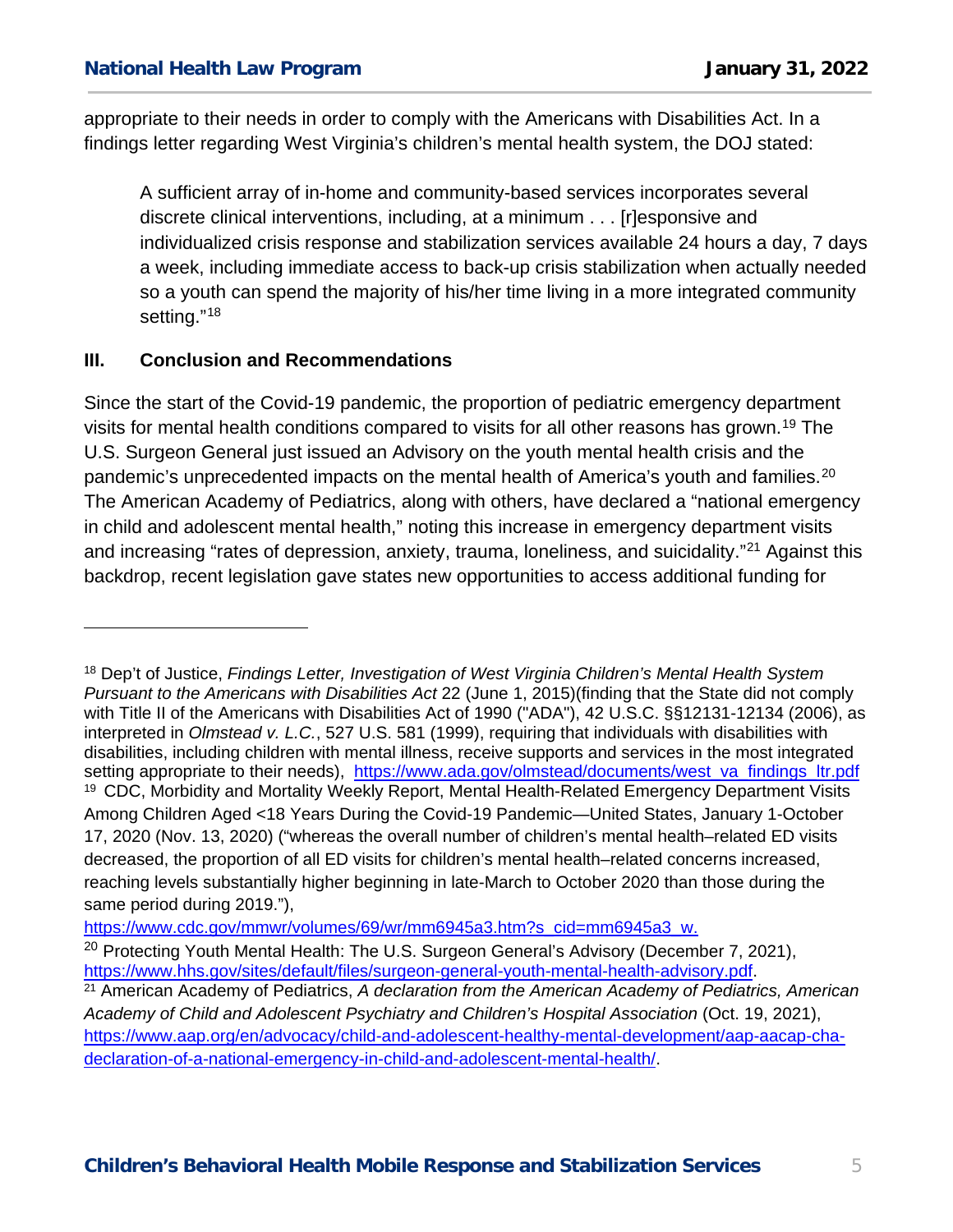ł

adult and child mobile crisis services in general, including MRSS.<sup>[22](#page-5-0)</sup> Between the increased need and the increased funding, many states are paying renewed attention to ways to improve their responses to children's mental health crises in the community. As states consider their response, advocates should consider the following actions to inform state policies:

- Review your state's current coverage and availability of MRSS for Medicaid eligible children and youth, in particular under the EPSDT mandate. Crisis services should not be limited to, or only be available through, specific settings such as crisis stabilization units, crisis residential care or hospitalization.
- Examine your state's behavioral health delivery system and advocate that the system meet the specific needs of children (and is not solely designed or available for adults), including the availability of home and community based mental health services.<sup>[23](#page-5-1)</sup> This includes incorporating current evidence regarding best practices for children's MRSS

[https://healthlaw.org/resource/childrens-mental-healthservices-the-right-to-community-based-care/.](https://healthlaw.org/resource/childrens-mental-healthservices-the-right-to-community-based-care/)

<span id="page-5-0"></span> $22$  Starting April 1, 2022, all states will be eligible to receive an 85% match for from the federal government on "Qualifying Community-based Mobile Crisis Intervention Services" for up to 12 quarters (3 years). 42 U.S.C. §.1396w-6. In order to obtain this increased match, states' services must meet a number of requirements. The intervention must be delivered outside of a hospital or facility setting to someone experiences a mental health or substance use disorder crisis. It must be furnished by a multidisciplinary team that includes at least one behavioral health care professional who can provide assessments, that is trained in trauma-informed care, de-escalation and harm-reduction, that can respond in a timely manner, that maintains relationships with relevant community partners, and can maintain privacy and confidentiality. Last, the services must be available 24 hours per day, every day of the year. For more information, see CMS, *Medicaid Guidance on the Scope and Payments for Qualifying Community-Based Mobile Crisis Intervention Services* (Dec. 28, 2021), [https://www.medicaid.gov/federal-policy-guidance/downloads/sho21008.pdf.](https://www.medicaid.gov/federal-policy-guidance/downloads/sho21008.pdf) As a result of this new funding, many states will be reforming their services to ensure eligibility for the increased match. However, it is essential to note that nothing in this provision supersedes the statutory requirements described above regarding the EPSDT mandate to provide medically necessary services to all Medicaid-enrolled children. For example, the ARPA provision allows states to target specific areas of their state for "qualifying community-based mobile crisis intervention services." Thus, for adults, a state could decide to provide some mobile crisis services only in an urban area, where it is easier to reach individuals quickly. However, pursuant to the EPSDT mandate, children are still entitled to MRSS when medically necessary, no matter where in the state they live.

<span id="page-5-1"></span><sup>23</sup> MACPAC, REPORT TO CONGRESS ON MEDICAID AND CHIP, *Chapter 3: Access to Behavioral Health*  Services for Children and Adolescents Covered by Medicaid and CHIP 104 (Home- and communitybased services can prevent the use of emergency departments and other restrictive settings, such as inpatient and residential treatment facilities, that remove children and adolescents from their homes, schools, and communities, Citing Jennifer Lav and Kim Lewis, National Health Law Program, *Children's Mental Health Services: The Right to Community-based Care* (2018),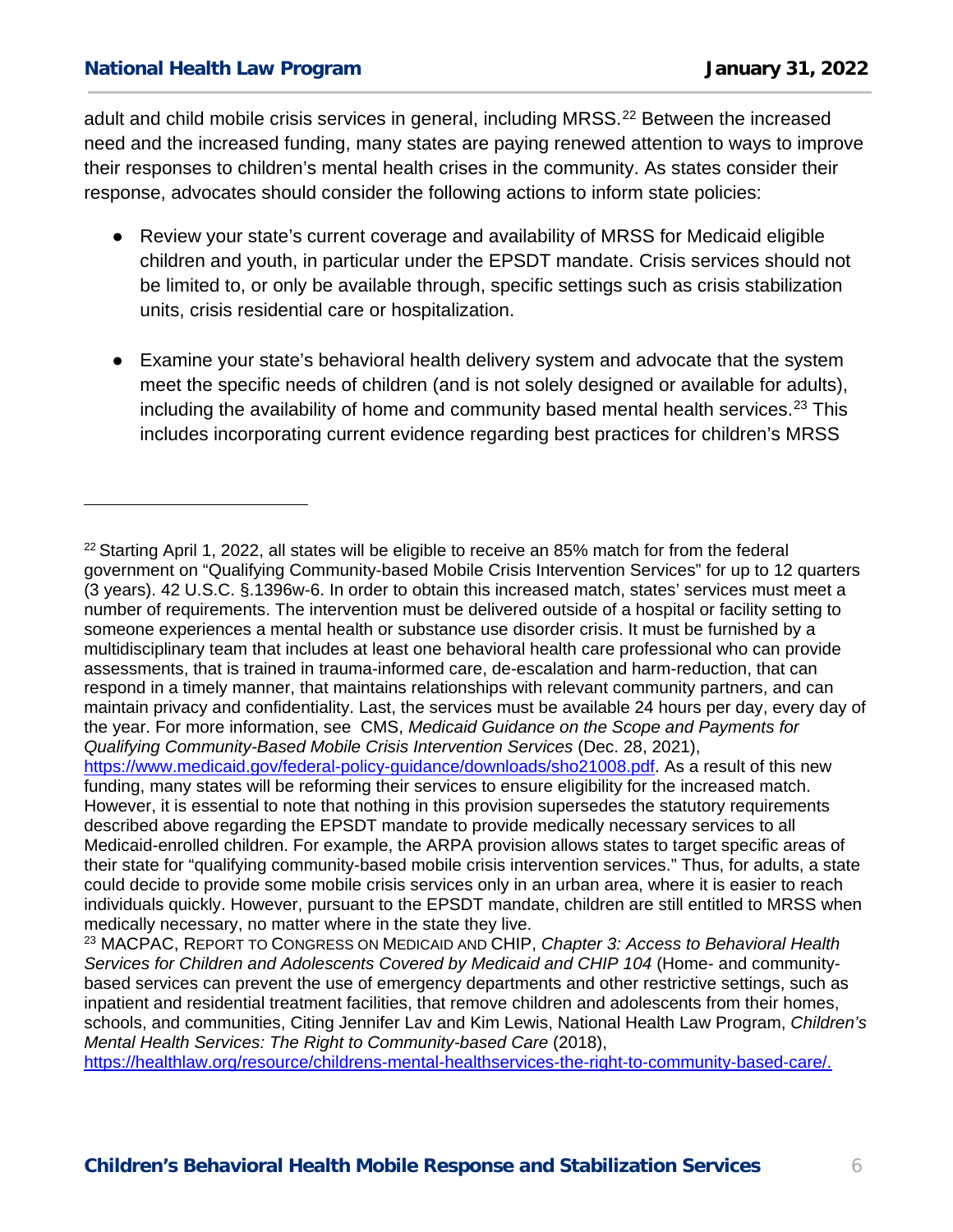into service delivery models. A children's system should look clinically different from adult-serving system and should include best practices, notably:

- $\circ$  Not rely on predominantly adult-oriented crisis response workers.<sup>[24](#page-6-0)</sup>
- $\circ$  Require services to be available 24 hours a day, 7 days a week.<sup>[25](#page-6-1)</sup>
- Permit the family to define what constitutes a "crisis" and when they need assistance; [26](#page-6-2)
- Require services be provided in children's natural environment, at home and in the community wherever the crisis occurs.<sup>[27](#page-6-3)</sup>
- Review state Medicaid utilization data of behavioral health services for beneficiaries under age 21 to determine which children and youth are receiving crisis services (demographic data, such as age, race, geographic location), as well as type and location of these services (crisis intervention in the community, crisis stabilization in facility or hospital settings, or crisis residential units). Also review utilization data of other home-and-community-based services that are available to children and youth under EPSDT. Finally, review data regarding the use or rates of psychiatric hospitalization (by region) that may indicate overreliance on hospital care due to a lack of availability of needed crisis service in the home and community.
- Ensure that any new or current initiative involving mobile crisis (including those undertaken to obtain enhanced federal funding available from the American Rescue Plan Act) recognizes children's entitlement to crisis services under Medicaid EPSDT precludes states from limiting services to a geographic area or to a specific diagnosis. Advocates may want to examine state policies to ensure that states are not limiting access to services in manner that violates the EPSDT mandate.

ł

<span id="page-6-2"></span><sup>26</sup> *Id.*

<span id="page-6-0"></span><sup>24</sup> NASMHPD Assessment # 8.

<span id="page-6-1"></span><sup>25</sup> *Id.*

<span id="page-6-3"></span><sup>27</sup> Joint CMS and SAMHSA Informational Bulletin, *Coverage of Behavioral Health Services for Children, Youth, and Young Adults with Significant Mental Health Conditions* 5 (May 7, 2013) (Mobile crisis services are available 24/7 and can be provided in the home or any setting where a crisis may be occurring), [https://www.medicaid.gov/federal-policy-guidance/downloads/cib-05-07-2013.pdf.](https://www.medicaid.gov/federal-policy-guidance/downloads/cib-05-07-2013.pdf)